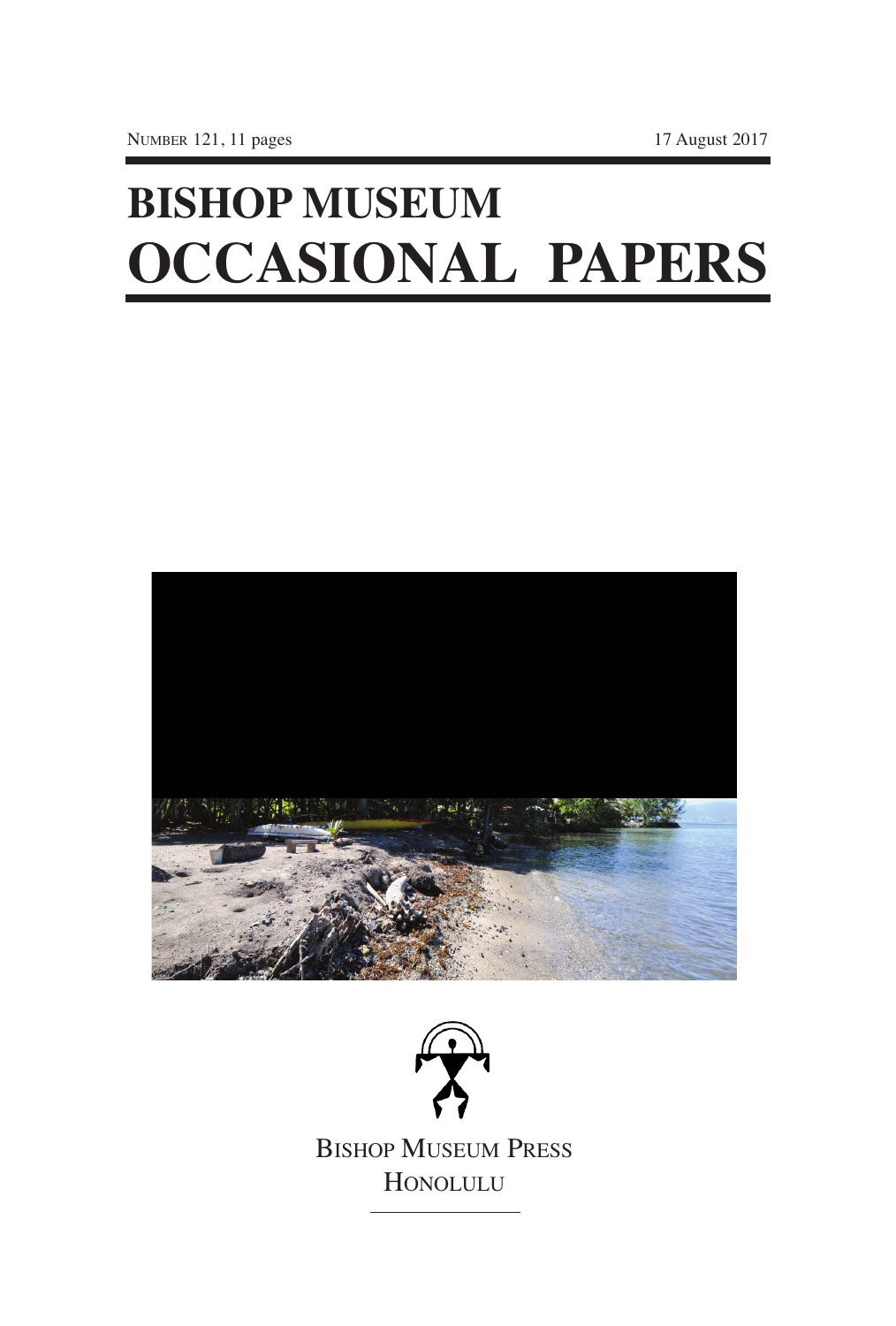Cover image: Photo of site ScMo-350 in Haumi Bay, Mo'orea, Society Islands. Photo: J. Kahn.

## RESEARCH PUBLICATIONS OF BISHOP MUSEUM

ISSN 0893-1348 (print) ISSN 2376-3191 (online) Copyright © by Bishop Museum Bishop Museum Press has been publishing scholarly books on the natural and cultural history of Hawai'i and the Pacific since 1892. The *Bishop Museum Occasional Papers* (eISSN 2376-3191) is a series of short papers describing original research in the natural and cultural sciences.

The Bishop Museum Press also publishes the *Bishop Museum Bulletin* series. It was begun in 1922 as a series of monographs presenting the results of research throughout the Pacific in many scientific fields. In 1987, the *Bulletin* series was separated into the Museum's five current monographic series, issued irregularly and, since 2017, electronically:

| Bishop Museum Bulletins in Anthropology | (eISSN 2376-3132) |
|-----------------------------------------|-------------------|
| Bishop Museum Bulletins in Botany       | (eISSN 2376-3078) |
| Bishop Museum Bulletins in Entomology   | (eISSN 2376-3124) |
| Bishop Museum Bulletins in Zoology      | (eISSN 2376-3213) |
| Bishop Museum Bulletins in Cultural and |                   |
| <b>Environmental Studies</b>            | (eISSN 2376-3159) |
|                                         |                   |

To subscribe to any of the above series, or to purchase individual publications, please write to: Bishop Museum Press, 1525 Bernice Street, Honolulu, Hawai'i 96817-2704, USA. Phone: (808) 848-4135. Email: press@bishopmuseum.org.



**BERNICE PAUAHI BISHOP MUSEUM** The State Museum of Natural and Cultural History 1525 Bernice Street Honolulu, Hawai'i 96817-2704, USA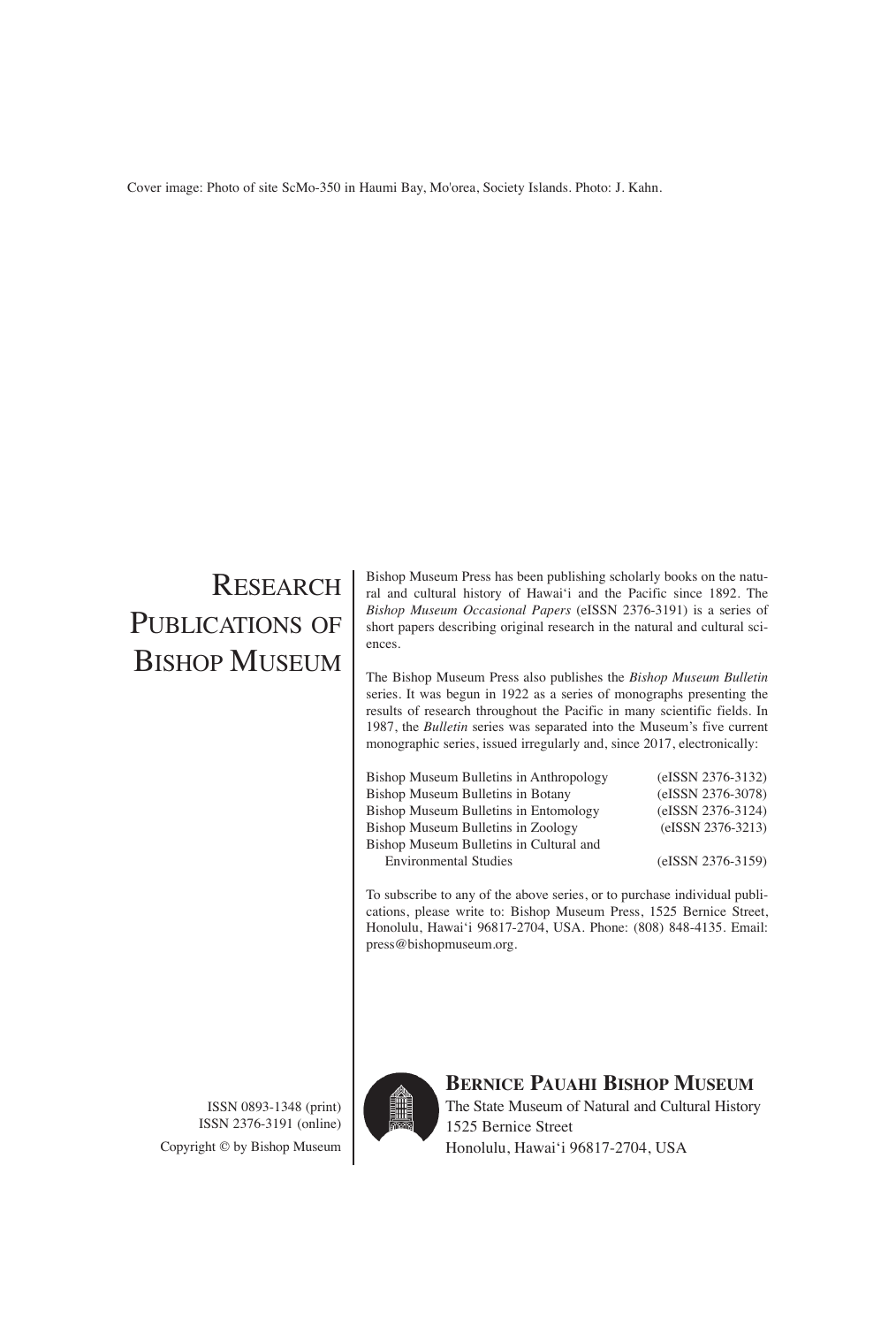*First Records of the Invasive Predatory Land Snail* Gulella (Huttonella) bicolor *(Hutton, 1834) (Gastropoda: Streptaxidae) from the Society Islands, French Polynesia*. Christensen, C.C. & Kahn,J.G.*. Bishop Museum Occasional Papers* 121: 1–11 (2017).

### **First Records of the Invasive Predatory Land Snail** *Gulella* **(***Huttonella***)** *bicolor* **(Hutton**, **1834) (Gastropoda**: **Streptaxidae) from the Society Islands**, **French Polynesia**<sup>1</sup>

CARL C. CHRISTENSEN<sup>2</sup>

*Bishop Museum, 1525 Bernice Street, Honolulu, Hawai*'*i 96817, USA; email: carl@bishopmuseum.org*

JENNIFER G. KAHN<sup>3</sup>

*Anthropology Department, College of William & Mary, Washington Hall 103, 241 Jamestown Road, Williamsburg, Virginia 32185, USA; email: jgkahn01@wm.edu*

**Abstract**. *Gulella* (*Huttonella*) *bicolor* (hutton, 1834), an invasive streptaxid land snail now circumtropical in distribution, is recorded for the first time from the Society Islands of french Polynesia, on the islands of Maupiti and Mo'orea, and its distribution in the islands of the Pacific is reviewed. Although its origin has been in question, previously overlooked paleontological studies indicate that *G. bicolor* is native to India. *Gulella bicolor* preys on terrestrial mollusks and its presence increases the threat of the extinction of what remains of the Society Islands' rich fauna of endemic land snails, already at risk because of anthropogenic habitat modification and the earlier introduction of other alien molluscivores.

#### **INTRODUCTION**

*Gulella* (*Huttonella*) *bicolor* (hutton, 1834) is a molluscivorous land snail belonging to the family Streptaxidae native to India but is now of circumtropical distribution as a result of human commerce and that has been introduced to many of the islands of the Pacific (Naggs 1989; Solem 1989; Cowie 2002; Rowson & Herbert 2016). We report the first records of the species in the Society Islands of french Polynesia, on the islands of Maupiti and Mo'orea.

the earliest records of *G. bicolor* in the islands of the Pacific are those of Semper (1870–1894) for the Philippines, tryon (1885) for New Caledonia, and Moellendorff (1900) for the Mariana Islands (all as *Ennea bicolor*). Subsequently, in the western Pacific it has been reported from the Ryukyu Islands (Clench 1964), Taiwan (Pilsbry  $&$  Hirase 1905), Indonesia (Benthem Jutting 1950, 1964; Vermeulen & Whitten 1998; Vermeulen 2007), Papua New Guinea (Rensch 1937; Wiktor 2003), Malaysia (Benthem Jutting 1961; Berry 1965; Vermeulen 2007; foon *et al*. 2017; Phung *et al*. 2017); Singapore (Benthem Jutting 1961); Australia (Stanisic 1981; Solem 1989; Smith & Stanisic 1998), and the Solomon Islands (Solem 1960; Delsaerdt 2016). In Micronesia it has been reported from the Republic of Palau (Smith 1993; Cowie *et al.* 1996; Rundell 2005), and the Federated

<sup>1.</sup> Contribution No. 2017-003 to the Pacific Biological Survey.

<sup>2.</sup> Research Affiliate, Pacific Biological Survey, Bishop Museum, Honolulu, Hawai'i 96817-2704, USA.

<sup>3.</sup> Research Affiliate, Cultural Studies, Bishop Museum, Honolulu, Hawai'i 96817-2704, USA.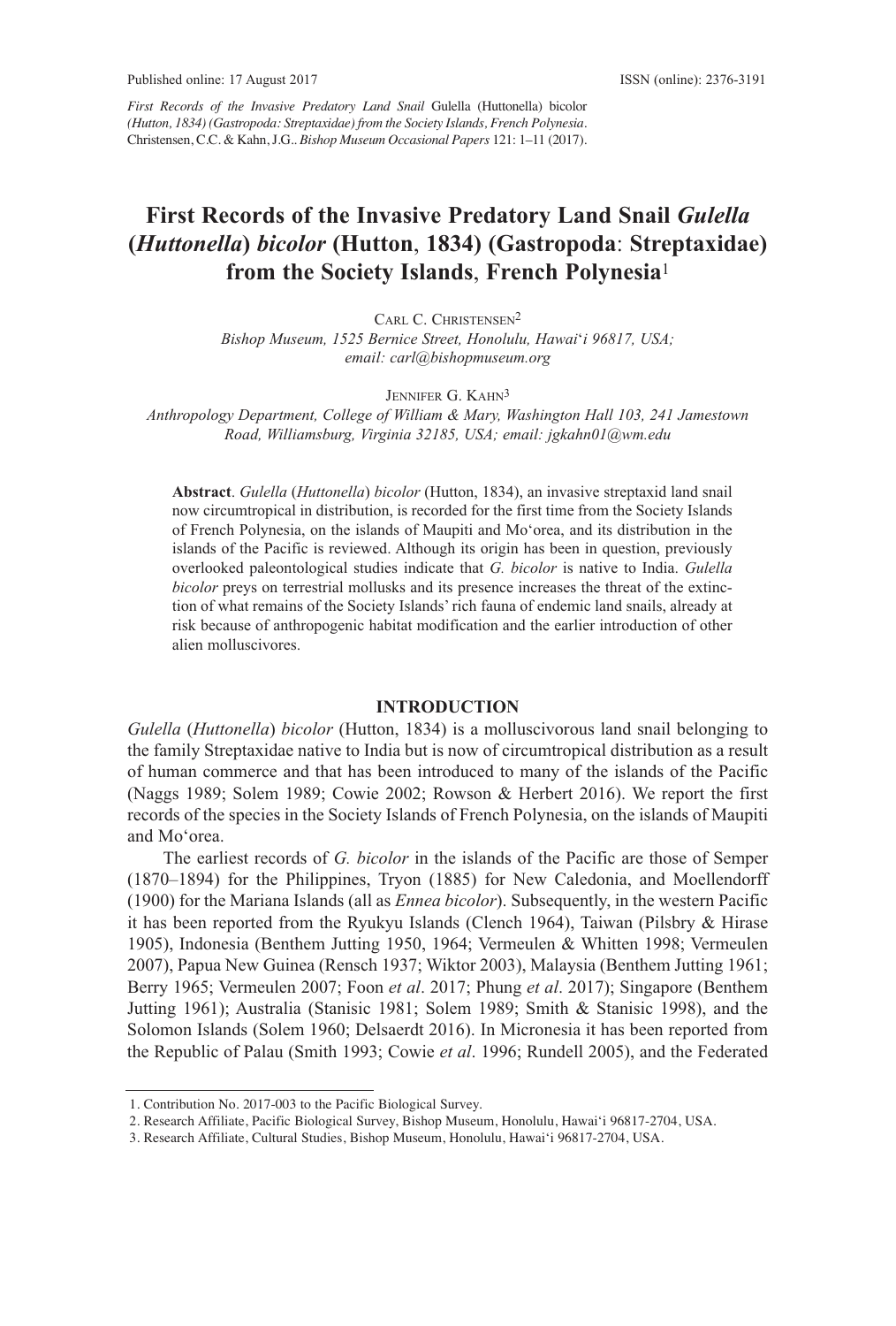States of Micronesia (Clench 1964; harry 1966); recent records for the Mariana Islands are those of Clench (1964), harry (1966), Kurozumi (1994), Bourquin (2002), Brook (2010), and Kerr & Bauman (2013). It has also been reported from fiji (Clench 1964; Brook 2010; Brodie & Barker 2011, 2012; Brodie *et al*. 2013). In Polynesia, *G. bicolor* has previously been reported from Atafu Atoll, Tokelau (Thompson 2010), American Samoa (Cowie 1998b, 2001b; Cowie & Cook 1999; Cowie & Rundell 2002; Brook 2010), [Western] Samoa, Fanning Island (Tabuaeran) in the nation of Kiribati, Wallis Island (Uvea), and the Cook Islands (Brook 2010), the Kingdom of tonga (Brook 2014), as well as the Austral Islands (Gargominy & fontaine 2003, 2014) and Marquesas Islands (Clench 1964) in french Polynesia. *Gulella bicolor* was among the species intentionally introduced to the hawaiian Islands as part of biological control efforts targeting the Giant African Snail *Lissachatina fulica* (Bowdich, 1822) (Davis & Butler 1964; Krauss 1964) and contrary to an earlier report (Cowie 1997) still survives there in small numbers (Cowie *et al*. 2008).

 Although it has been suggested that the origin of *G. bicolor* lies in Africa and its outlying islands (Kobelt 1903–1905; Benthem Jutting 1961; Dundee 1974; Solem 1989; Delannoye *et al.* 2015), reports of its presence in the Pleistocene of India (Bhatia & Mathur 1973; Kotlia & Joshi 2006, 2008) confirm the conclusion of Naggs (1989), Vermeulen & Whitten (1998), and Barker & Efford (2004) that it is instead native to India. Kerr & Bauman (2013) suggested that it was introduced to the Pacific Islands prehistorically but, although a dozen or so species of terrestrial snails have been translocated into and around the islands of Micronesia, Polynesia, and New Caledonia, Vanuatu, and fiji in eastern Melanesia (Remote Oceania in the sense of Green 1991) by Pacific islanders prior to European contact (Christensen & Weisler 2013), there is no archaeological or other evidence to support such a claim for *G. bicolor*.

#### **METHODS**

Since 2011 JGK has been conducting a series of multidisciplinary studies of human impact on the island of Mo'orea and Maupiti in the Society Islands (e.g., Dotte  $\&$  Kahn 2017; Kahn *et al*. 2015a, 2015b; Stevenson *et al.,* in press**)**. One of the techniques used is the analysis of nonmarine mollusks recovered by flotation or wet-screening of soil samples obtained during the archaeological excavations (Christensen *et al*., in press). land snails so obtained were identified by reference to the malacological collection of the Bernice P. Bishop Museum in honolulu, hawaii (BPBM), and voucher specimens of the species discussed here will be deposited in that collection and in that of the Muséum National d'Histoire Naturelle, Paris, France (MNHN).

#### **RESULTS**

the following specimens of *G. bicolor* were obtained: **Maupiti Island**: teahutapu, S16.450°, W152.275°, archaeological site MAU-1, tP1 A2, obj. 4, J.G. Kahn, 2012 (BPBM 279625, 1 spm.); same, tP1 C1, obj. 4, J.G. Kahn, 2012 (BPBM 279647, 1 spm.); same, tP1 C2, obj. 3, J. G. Kahn, 2012 (BPBM 279651, 2 spms.); **Mo'orea Island**: haumi Beach, S17.575°, W149.791°, archaeological site ScMo-350, N95e 116 A2, obj. 6, J.G. Kahn, 18 July 2014 (BPBM 277198, 1 spm.). Detailed archaeological reports of both sites have been published elsewhere (Kahn 2012a, 2014a, 2016).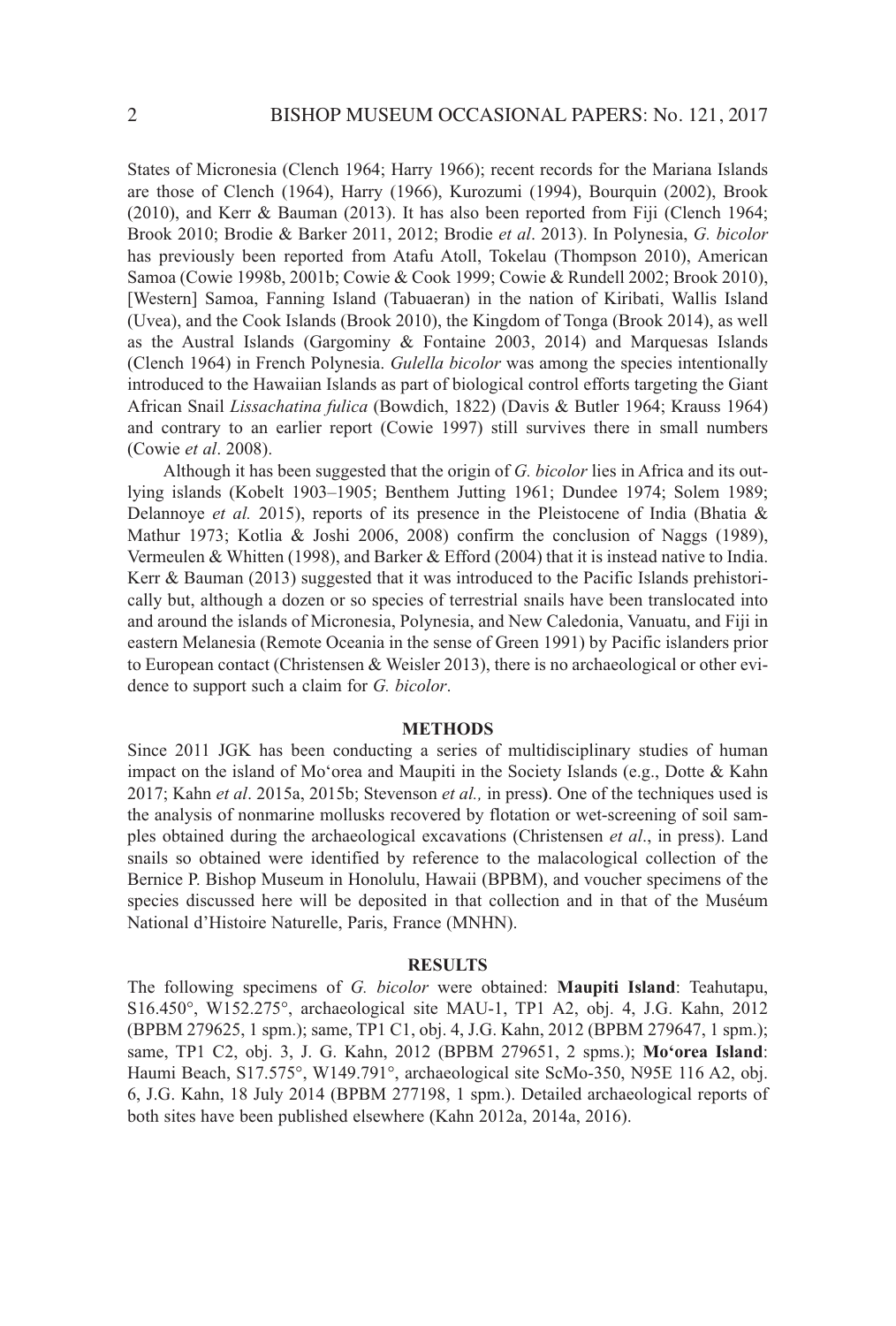#### **DISCUSSION**

In light of the numerous prior records of *G. bicolor* from Pacific islands its appearance in the Society Islands is not unexpected and would perhaps occasion little comment were it not for the potential threat that its establishment poses to the survival of the islands' unique native land snail fauna. like most of the volcanic high islands of Polynesia, the Society Islands originally hosted a remarkably diverse fauna of native land snails (Garrett 1884). The tree snails of the family Partulidae are best-known because of their significance in genetic research (e.g., Crampton 1916, 1932; Clarke & Murray 1969; Murray & Clarke 1980; Goodacre 2001), but other families, especially the Achatinellidae, Vertiginidae, endodontidae, Charopidae, helicarionidae, and Zonitidae, contain numerous endemic species (Baker 1938, 1940, 1941; Cooke & Kondo 1961; Solem 1976, 1983; Gargominy 2008). Unfortunately, many of these have become extinct since initial settlement of these islands some 1,000 years ago (Allen 2014; Kahn 2012b, 2014b, Kahn & Sinoto 2017, Stevenson *et al*., in press) as a result of anthropogenic landscape change (Orliac 1997; Christensen *et al*., in press) and the introduction of alien predators.

 *Gulella bicolor* is a predator of land snails that attacks by extending its elongate body into the aperture of the shell of its prey (Wada & Chiba 2013). It feeds on small land snails such as subulinids and pupillids (Mead 1961; Barker & Efford 2004), and accordingly its use as a biocontrol agent has been suggested (Krauss 1964; Srivastava 1968; Mead 1979; Naggs 1989). *Gulella bicolor* will also prey on the young of larger species such as *Lissachatina fulica* (Williams 1951; Mead 1961), although because of its small size (shell height ca. 6 mm) it is not regarded as a threat to the survival of larger snail species such as *Partula* (United States Department of the Interior, fish and Wildlife Service [USfWS] 2016). Nevertheless, although *G. bicolor* has not yet been shown to adversely affect the native land snails of the islands to which it has been introduced (USfWS 2016) numerous authorities have expressed concern that its establishment in the Pacific could adversely impact native land snail species (Solem 1989; Smith & Stanisic 1998; Brook 2010; Brodie & Barker 2011, 2012).

The introduction of alien terrestrial mollusks to the islands of Remote Oceania began during the prehistoric period (Christensen & Weisler 2013), and its pace has accelerated since the initiation of Western contact in the 18th century AD (Cowie 2000; Régnier *et al.*) 2015). Because of human-induced habitat destruction and the effects of non-native predators, native land snail faunas throughout tropical Polynesia are rapidly being replaced by an assemblage dominated by alien snails and slugs (Cowie 1997, 2000, 2001a, 2001b, 2002), some of which, like *G. bicolor*, are predators that pose a direct threat to native taxa. Most prominent among these is the land snail generally known as *Euglandina rosea* (férussac, 1821), although a recent study (Meyer *et al.* 2017) indicates that more than a single species may be involved. *Euglandina rosea*, a North American spiraxid, is a large snail with a shell length often in excess of 60 mm (Pilsbry 1946) which was intentionally introduced to the hawaiian Islands in the mid-1950s in an ill-advised biocontrol program targeting the Giant African Snail *Lissachatina fulica* (Bowdich, 1822) (Mead 1961, 1979; Schalie 1969), formerly known as *Achatina fulica*. One or more species of *Euglandina* were subsequently introduced to the Society Islands and numerous other locations in the Pacific and beyond (Meyer *et al.* 2017). these highly efficient predators have been a major factor in the extinction of the region's partulids and other native land snail species (tillier & Clarke 1983; Clarke *et al*. 1984; Coote & loève 2003; USfWS 2016). Because of its impact on non-target organisms and its ineffectiveness against its intended target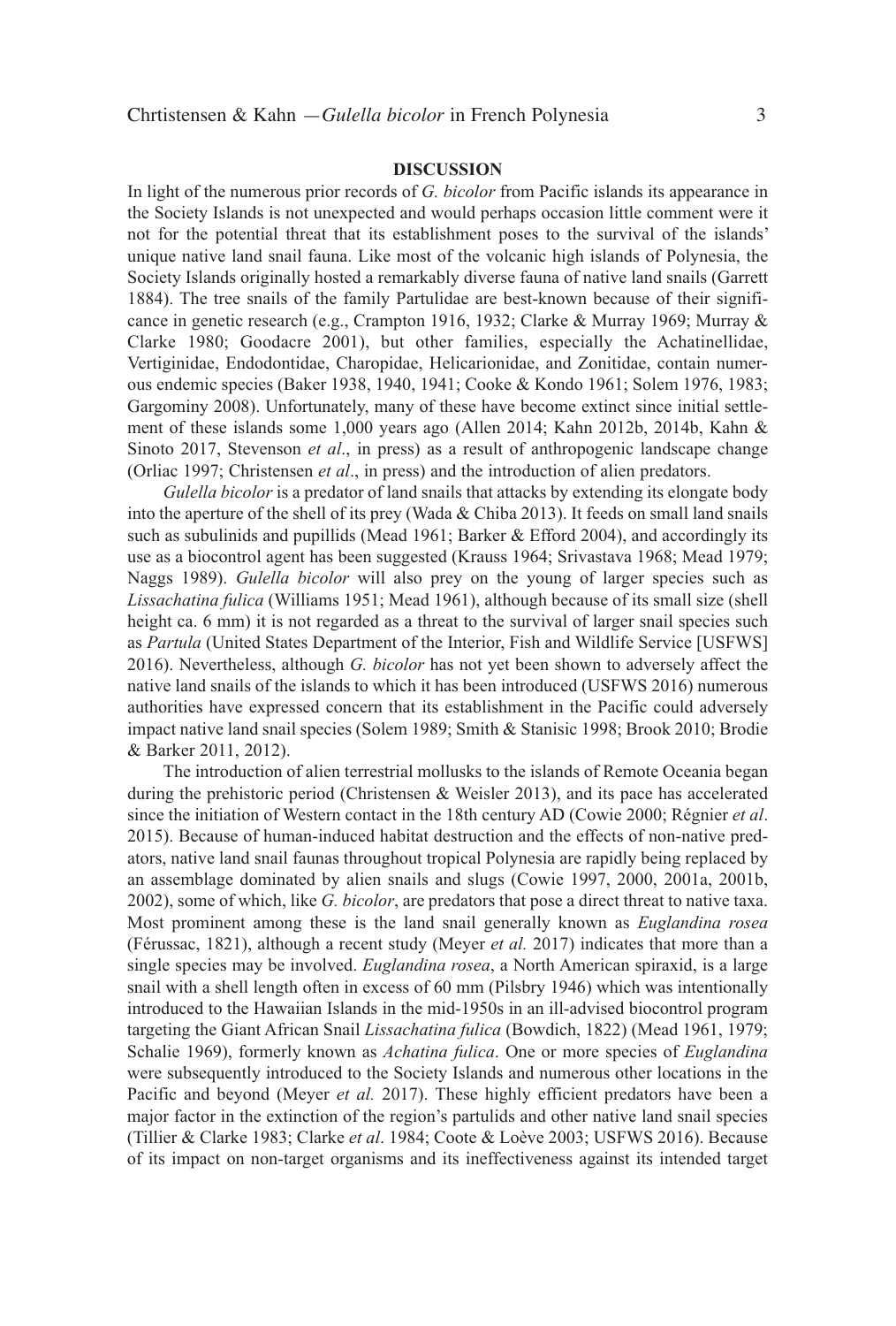(Christensen 1984; Civeyrel & Simberloff 1996; Cowie 2001a; Meyer *et al*. 2017), the introduction of *Euglandina* to the Pacific islands is perhaps the world's best-documented case of a modern biocontrol program gone horribly wrong.

 Another major predator on the native snails of the Society Islands, probably second in importance only to *Euglandina,* is the flatworm *Platydemus manokwari* De Beauchamp, 1963, which has been reported from Mo'orea (lovenburg 2009) and tahiti (Justine *et al*. 2015) and probably occurs throughout the archipelago. *Platydemus manokwari* has been implicated in the extinction of native land snail species elsewhere in the Pacific (hopper & Smith 1992; Ohbayashi *et al.* 2007; USfWS 2016). like *E. rosea*, *P. manokwari* has become established on a number of Pacific islands (Justine *et al*. 2015), sometimes being introduced intentionally as an agent for the biological control of the Giant African Snail (Muniappan *et al.* 1986; Muniappan 1990; Cowie & Cook 1999; Winsor *et al*. 2004; USfWS 2016) notwithstanding the clear threat its introduction poses to the region's native land snail fauna.

 Several other molluscivorous land snail species have also become established in Remote Oceania, either as inadvertently transported species [the streptaxid *Streptostele musaecola* (Morelet, 1860) and the zonitid *Oxychilus alliarius* (Miller, 1822)] or as intentionally introduced biocontrol agents [streptaxids *Gonaxis kibweziensis* (Smith, 1894) and *G. quadrilateralis* (Preston, 1910)]. *Streptostele musaecola* has been reported from tahiti (Solem 1989) and undoubtedly occurs elsewhere in the Society Islands. Similar in size to *G. bicolor*, it is probably of less concern than *Euglandina* spp. and *P. manokwari*, but like *G. bicolor* must be recognized as potential threats to the native land snails of the Society Islands. thus far the range of *O. alliarius* in tropical Oceania is limited to the hawaiian Islands (Meyer & Cowie 2010; Curry & Yeung 2013; Curry *et al*. 2016). *Gonaxis kibweziensis* and *G. quadrilateralis* have been introduced to a number of Pacific islands as part of biocontrol efforts targeting the Giant African Snail (Mead 1979; Cowie 2000) but have not become established in the Society Islands or other Pacific islands where they have not been intentionally introduced.

#### **ACKNOWLEDGEMENTS**

field work on Mo'orea and Maupiti was supported by National Science foundation Grants BCS #1029765 and CNH #1313830 to JGK. We express our deep appreciation to the following government programs who facilitated our research and provided research permits in french Polynesia: le Ministère de la Culture, de l'Artisanat, et de la famille; Le Ministère du Tourisme, de l'Écologie, de la Culture, et des Transport Aériens; Le Service de la Culture et du Patrimoine; and Le Délégation á la Recherche de la Polynésie française. Bellona Mou and tamara Maric greatly facilitated the permit granting process. We thank Patrick V. Kirch for his aid with the 2011 Maupiti fieldwork and two anonymous reviewers for comments on an earlier draft of the manuscript. This work could not have been completed without the generous permission extended by Maupiti and Mo'orea property owners to work on their land and the support of the Ma'ohi community and island mayors of Maupiti and Mo'orea.

#### **REFERENCES**

**Allen**, **M**.**S**. 2014. Marquesan colonisation chronologies and post-colonisation interaction: Implications for hawaiian origins and the 'Marquesan homeland' hypothesis. *Journal of Pacific Archaeology* **5**: 1–17.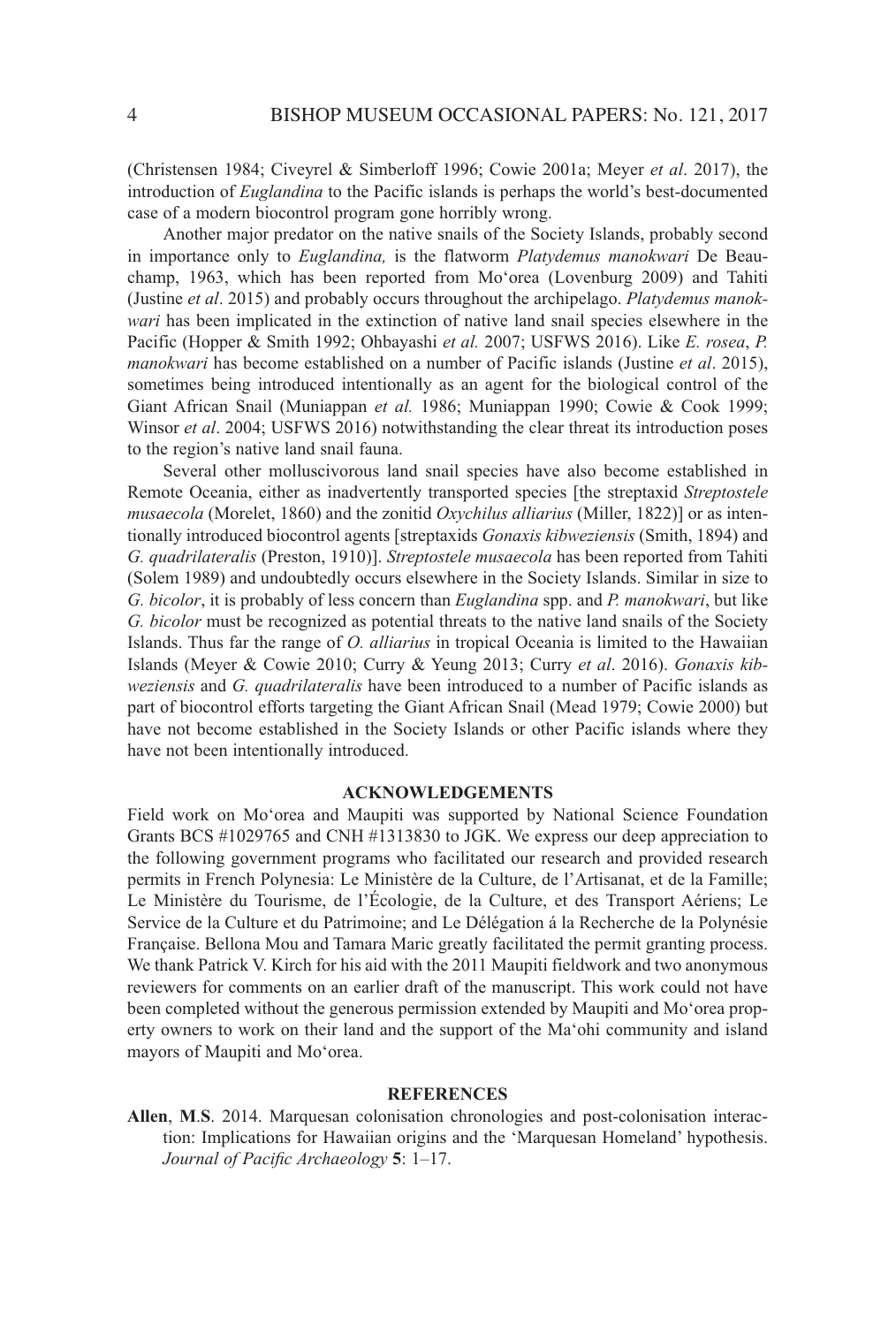- **Baker**, **H**.**B**. 1938. Zonitid snails from Pacific islands. Part 1. 1. Southern genera of Microcystinae. *Bernice P. Bishop Museum Bulletin* **158**: 1–102, pls. 1–20.
- Baker, H.B. 1940. Zonitid snails from Pacific islands. Part 2. 2. Hawaiian genera of Microcystinae. *Bernice P. Bishop Museum Bulletin* **165**: 103–201, pls. 21–42.
- **Baker**, **H**.**B**. 1941. Zonitid snails from Pacific islands. Parts 3 and 4. 3. Genera other than Microcystinae. 4. Distribution and indexes. *Bernice P. Bishop Museum Bulletin* **166**: 202–370, pls. 43–65.
- **Barker**, **G**.**M**. **& Efford**, **M**.**G**. 2004. Predatory gastropods as natural enemies of terrestrial gastropods and other invertebrates, pp. 279–403. *In*: Barker, G.M., ed., *Natural enemies of terrestrial molluscs*. CABI Publishing, Wallingford, UK.
- **Berry**, **A**.**J**. 1965. the genital systems of *Discartemon stenostomus* van Benthem Jutting and *Huttonella bicolor* (Hutton) (Pulmonata, Streptaxidae) from Malaya. *Proceedings of the Malacological Society of London* **36**: 221–228.
- **Benthem Jutting**, **W**.**S**.**S**. **van**. 1950. Systematic studies on the non-marine Mollusca of the Indo-Australian Archipelago. II. Critical revision of the Javanese pulmonate land-shells of the families Helicarionidae, Pleurodontidae, Fruticolidae and Streptaxidae. *Treubia* **20**: 381–505.
- **Benthem Jutting**, **W**.**S**.**S**. **van**. 1961. the Malayan Streptaxidae: Genera *Huttonella* and *Sinoennea*. *Bulletin of the Raffles Museum* **26**: 5–33.
- **Benthem Jutting**, **W**.**S**.**S**. **van**. 1964. Non-marine Mollusca of west New Guinea. Part 3, Pulmonata I. *Nova Guinea, Zoology* **26**: 1–74.
- **Bhatia**, **S**.**B**. **& Mathur**, **A**.**K**. 1973. Some Upper Siwalik and late Pleistocene molluscs from Panjab. *Himalayan Geology* **3**: 24–58.
- **Bourquin**, **O**. 2002. Invertebrates recorded from the Northern Marianas Islands: status 2002. Northern Marianas College, Saipan, Commonwealth of the Northern Marianas. Available at: http://guaminsects.myspecies.info/sites/guaminsects.myspecies.info/ files/CNMI%20Biodiversity%202002.pdf (Accessed 20 January 2017).
- **Brodie**, **G**. **& Barker**, **G**.**M**. 2011. Introduced land snails in the fiji Islands: are there risks involved?, pp.  $32-36$ . *In*: Veitch, C.R., Clout, M.N. & Towns, D.R. (eds.), *Island invasives: eradication and management*. IUCN, Gland, Switzerland.
- **Brodie**, **G**. **& Barker**, **G**.**M**. 2012. *Gulella bicolor* (hutton, 1834). family Streptaxidae. University of the South Pacific Introduced land Snails of the fiji Islands fact Sheet Series 5, 2 pp. Available at: http://repository.usp.ac.fj/5438/1/Gulella bicolorhutton-1834.pdf (Accessed 7 August 2017).
- **Brodie**, **G**., **Barker**, **G**.**M**., **Haynes**, **A**., **Singh**, **R**., **Stevens**, **F**., **Fiu**, **M**., **Bogitini**, **L**., **Matewai**, **M**. **& Naivalurua**, **J**. 2013. Documentation of fiji's endemic and introduced land snail fauna. *Conservation International Pacific Islands Program, Biodiversity Conservation Lessons Learned Technical Series* **23**, 88 pp.
- **Brook, F.J.** 2010. Coastal landsnail fauna of Rarotonga, Cook Islands: systematics, diversity, biogeography, faunal history, and environmental influences. *Tuhinga* **21**: 161– 252.
- **Brook**, **F**.**J**. 2014. land snails of Vava'u, pp. 79–91. *In*: Atherton, J.N., McKenna, S.A. & Wheatley, A., Rapid biodiversity assessment of the Vava'u Archipelago, Kingdom of tonga*¸* Secretariat of the Pacific regional environment Programme, Apia, Samoa.
- **Christensen**, **C**.**C**. 1984. Are *Euglandina* and *Gonaxis* effective agents for the biological control of the Giant African Snail in hawaii? *American Malacological Bulletin* **2**: 98–99.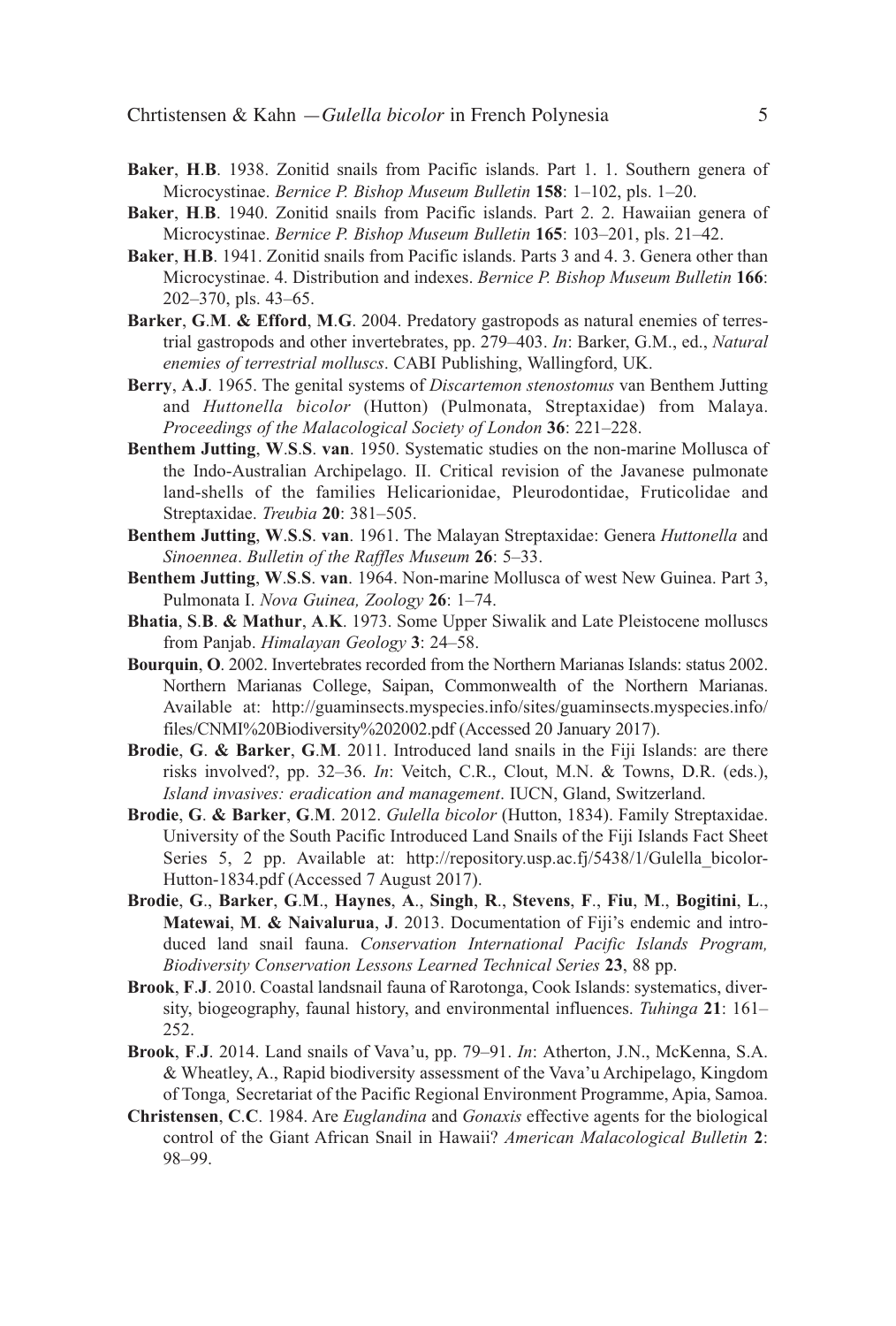- **Christensen**, **C**.**C**., **Kahn**, **J**.**G**. **& Kirch**, **P**.**V**. In press. Nonmarine mollusks from archaeological sites on Mo'orea, Society Islands, french Polynesia, with descriptions of four new species of recently extinct land snails (Gastropoda: Pulmonata: Endodontidae). Pacific Science.
- **Christensen**, **C**.**C**. **& Weisler**, **M**.**I**. 2013. land snails from archaeological sites in the Marshall Islands, with remarks on prehistoric translocations in tropical Oceania. *Pacific Science* **67**: 81–104.
- **Civeyrel**, **L**. **& Simberloff**, **D**. 1996. A tale of two snails: is the cure worse than the disease? *Biodiversity Conservation* **5**: 1231–1252.
- **Clarke**, **B**. **& Murray**, **J**. 1969. ecological genetics and speciation in land snails of the genus *Partula*. *Biological Journal of the Linnean Society* **1**: 31–42.
- **Clarke**, **B**. **Murray**, **J**. **& Johnson**, **M**.**S**. 1984. the extinction of endemic species by a program of biological control. *Pacific Science* **38**: 97–104.
- **Clench**, **W**.**J**. 1964. *Gulella* (*Huttonella*) *bicolor* (hutton). *The Nautilus* **77**: 142–143.
- **Cooke**, **C**.**M**., **Jr**. **& Kondo**, **Y**. 1961 [dated 1960]. revision of tornatellinidae and Achatinellidae (Gastropoda, Pulmonata). *Bernice P. Bishop Museum Bulletin* **221**, 303 pp.
- **Coote**, **T**. **& Loève**, **É**. 2003. from 61 species to five: endemic tree snails of the Society Islands fall prey to an ill-judged biological control programme. *Oryx* **37**: 91–96.
- **Cowie**, **R**.**H**. 1997. Catalog and bibliography of the nonindigenous nonmarine snails and slugs of the hawaiian Islands. *Bishop Museum Occasional Papers* **50**: 1–66.
- **Cowie**, **R**.**H**. 1998. Catalog of the nonmarine snails and slugs of the Samoan Islands. *Bishop Museum Bulletin in Zoology* **3**, viii + 122 pp.
- **Cowie**, **R**.**H**. 2000. Non-indigenous land and freshwater molluscs in the islands of the Pacific: conservation impacts and threats, pp. 143–166. *In*: Sherley, G. (ed.)., *Invasive species in the Pacific: a technical review and draft regional strategy*. South Pacific Regional Environmental Programme, Apia, Samoa
- **Cowie**, **R**.**H**. 2001a. Can snails ever be effective and safe biocontrol agents? *International Journal of Pest Management* **47**: 23–40.
- **Cowie**, **R**.**H**. 2001b. Decline and homogenization of Pacific faunas: the land snails of American Samoa. *Biological Conservation* **99**: 207–222.
- **Cowie**, **R**.**H**. 2002. Invertebrate invasions on Pacific islands and the replacement of unique native faunas: a synthesis of the land and freshwater snails. *Biological Invasions* **3**[2001]: 119–136.
- **Cowie**, **R**.**H**., **Allison**, **A**., **Howarth**, **F**.**G**., **Samuelson**, **G**.**A**. **& Evenhuis**, **N**.**L**. 1996. Impacts of construction of the Palau Compact Road: survey of the non-marine fauna of the island of Babeldaob. Bishop Museum, Honolulu. 44 pp.
- **Cowie**, **R**.**H**. **& Cook**, **R**.**P**. 1999. the distribution and abundance of land snails in the National Park of American Samoa, with particular focus on Partulidae. *Cooperative National Park Resources Studies Unit, University of Hawai'i at Manoa Technical Report* **125**, 142 pp.
- **Cowie**, **R**.**H**., **Hayes**, **K**.**A**., **Tran**, **C**.**T**. **& Meyer**, **W**.**M**., **III**. 2008. the horticultural industry as a vector of alien snails and slugs: widespread invasions in hawaii. *International Journal of Pest Management* **54**: 267–276.
- **Cowie**, **R**.**H**. **& Rundell**, **R**.**J**. 2002. land snails of a small tropical Pacific island, Aunu'u, American Samoa. *Pacific Science* **56**: 143–147.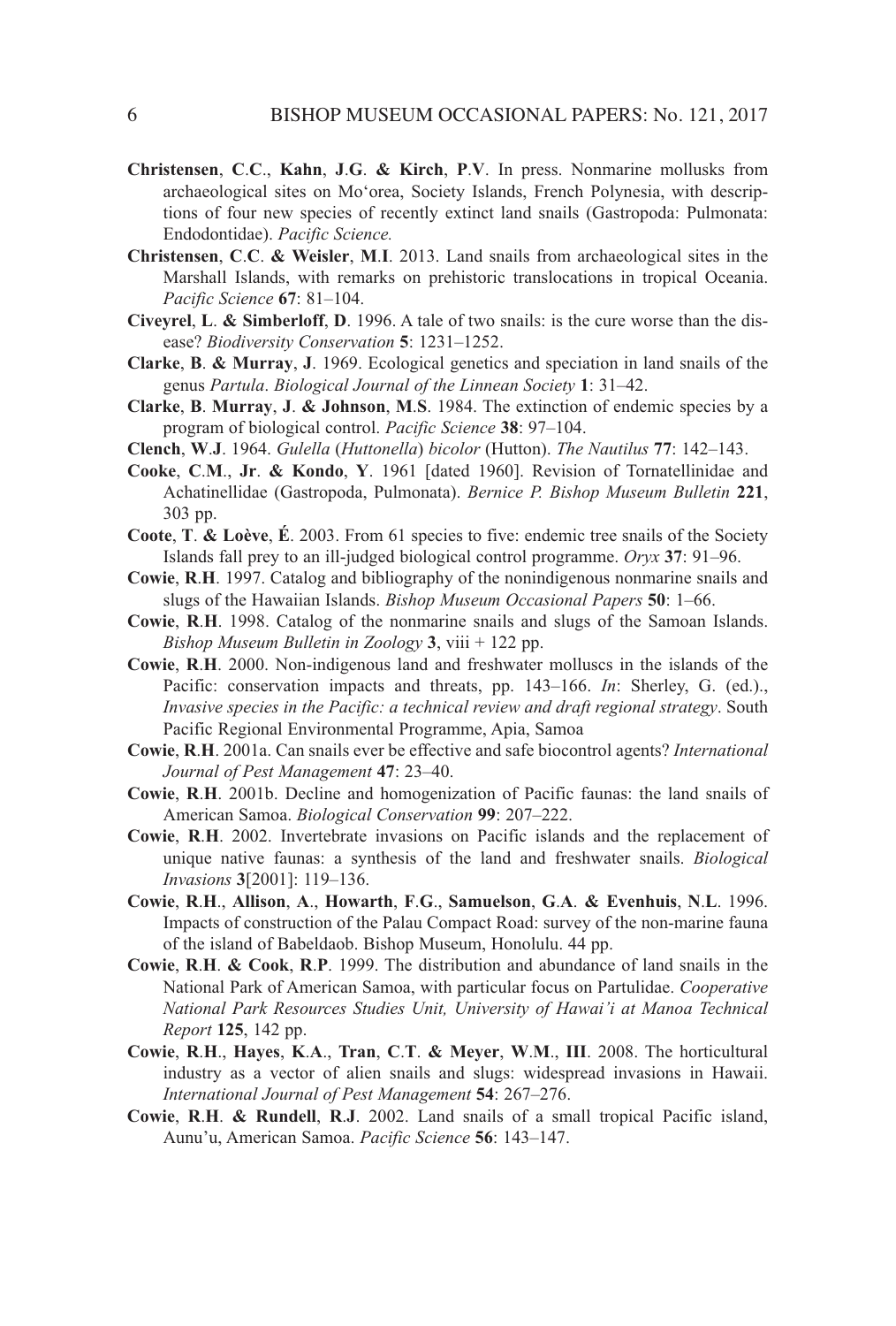- **Crampton**, **H**.**E**. 1916. Studies on the variation, distribution and evolution of the genus *Partula*. the species inhabiting tahiti. *Carnegie Institute of Washington Publication* **228**, 311 pp.
- **Crampton**, **H**.**E**. 1932. Studies on the variation, distribution, and evolution of the genus *Partula*. the species inhabiting Moorea. *Carnegie Institute of Washington Publication* **410**, 335 pp.
- **Curry**, **P**.**A**. **& Yeung**, **N**.**W**. 2013. Predation on endemic hawaiian land snails by the invasive snail *Oxychilus alliarius*. *Biodiversity and Conservation* **22**: 3165–3169.
- **Curry**, **P**.**A**., **Yeung**, **N**.**W**., **Hayes**, **K**.**A**., **Meyer**, **W**.**M**., **III**, **Taylor**, **A**.**D**. **& Cowie**, **R**.**H**. 2016. rapid range expansion of an invasive predatory snail, *Oxychilus alliarius* (Miller, 1822), and its impact on endemic hawaiian land snails. *Biological Invasions* **18**: 1769–1780.
- **Davis**, **C**.**J**. **& Butler**, **G**.**D**., **Jr**. 1964. Introduced enemies of the Giant African Snail, *Achatina fulica* Bowdich, in hawaii (Pulmonata: Achatinidae). *Proceedings of the Hawaiian Entomological Society* **18**: 377–389.
- **Delannoye**, **R**., **Charles**, **L**., **Pointier**, **J**.**-P**. **& Massemin**, **D**. 2015. *Mollusques continentaux de la Martinique. Non-marine molluscs of Martinique, Lesser Antilles*. Muséum National d'histoire Naturelle, Paris. 328 pp.
- **Delsaerdt**, **A**. 2016. *Land snails on the Solomon Islands, Vol. III. Trochomorphidae and systematical review of all other families*. l'Informatore Piceno, Ancona, Italy. 160 pp.
- **Dotte-Sarout**, **E**. **& Kahn**, **J**.**G**. 2017. Ancient woodlands of Polynesia: a pilot anthracological study of Maupiti Island, french Polynesia. *Quaternary International* http://dx.doi.org/10.1016/j.quaint.2016.10.032.
- **Dundee**, **D**.**S**. 1974. Catalog of introduced molluscs of eastern North America (north of Mexico). *Sterkiana* **55**: 1–37.
- **Foon**, **J**.**K**., **Clements**, **G**.**R**. **& Liew**, **T**.**-S**. 2017. Diversity and biogeography of land snails (Mollusca, Gastropoda) in the limestone hills of Pesak, Peninsular Malaysia. *ZooKeys* **682**: 1-94.
- **Gargominy**, **O**. 2008. Beyond the alien invasion: a recently discovered radiation of Nesopupinae (Gastropoda: Pulmonata: Vertiginidae) from the summits of Tahiti (Society Islands, french Polynesia). *Journal of Conchology* **39**: 517–536.
- **Gargominy**, **O**. **& Fontaine**, **B**. 2003. *Inventaire des mollusques continentaux de l'Archipel des Australes — Deuxième partie: Tubuai et Rurutu, 10–30 Novembre 2003, Rapport de Mission.* Muséum National d'histoire Naturelle, Paris. 49 pp.
- **Gargominy**, **O**. **& Fontaine**, **B**. 2014. Overview of the terrestrial and freshwater molluscs, pp. 54–91. *In*: Meyer, J.-Y. & Claridge, e.M. (eds.), *Terrestrial biodiversity of the Austral Islands, French Polynesia.* Museum National d'histoire Naturelle, Paris. 224 pp.
- **Garrett**, **A**. 1884. the terrestrial Mollusca inhabiting the Society Islands. *Journal of the Academy of Natural Sciences, Philadelphia* (2) **9**: 17–114, pl. 2–3.
- **Goodacre**, **S**.**L**. 2001. Genetic variation in a Pacific island land snail: population history versus current drift and selection. *Proceedings of the Royal Society of London* (B) **268**: 121–126.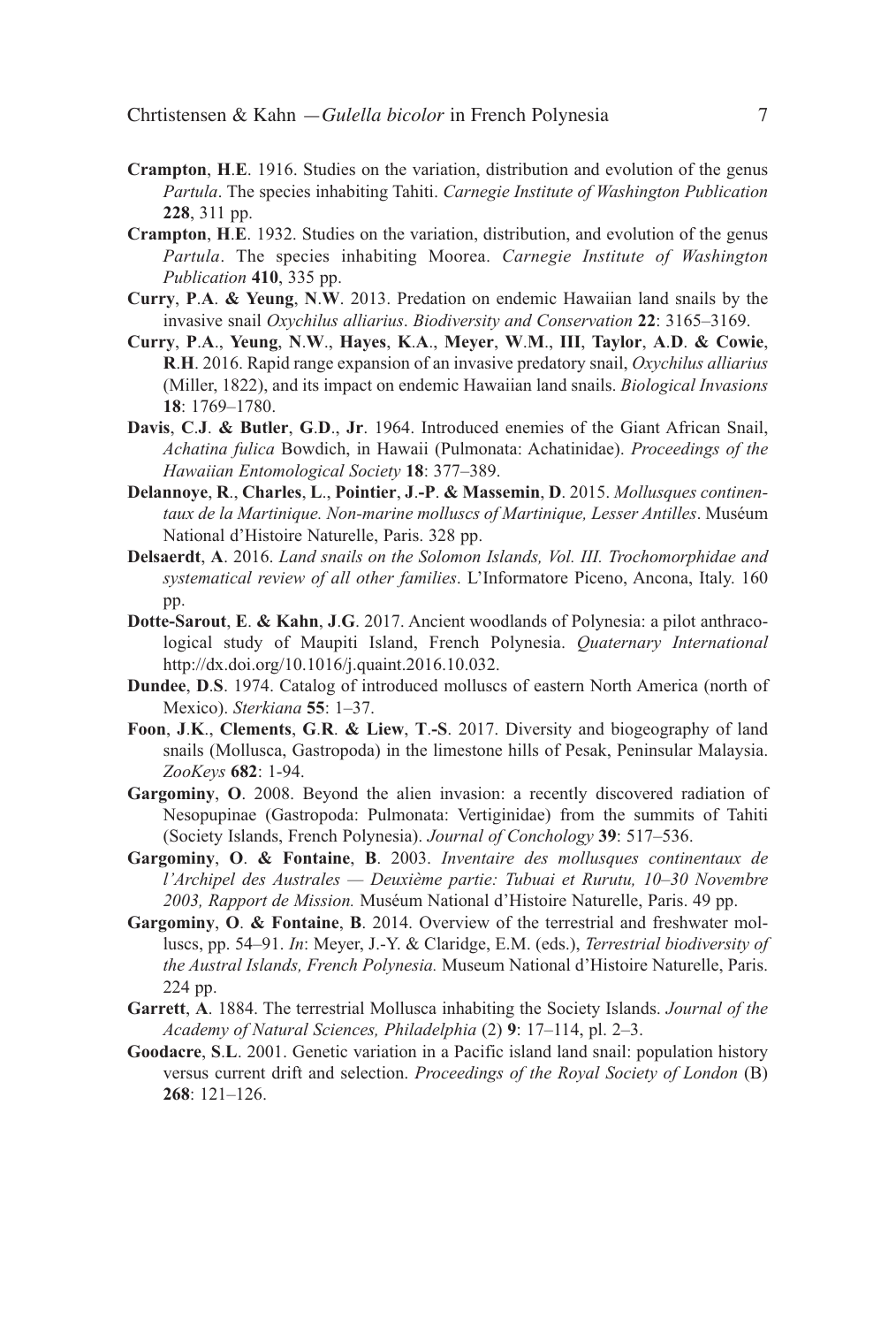- **Green, R.C.** 1991. Near and Remote Oceania: disestablishing 'Melanesia' in culture history, pp. 491–502. *In*: Pawley, A. (ed.), *Man and a half*. Polynesian Society, Auckland.
- **Harry**, **H**.**W**. 1966. land snails of Ulithi atoll, Caroline Islands: a study of snails accidentally distributed by man. *Pacific Science* **20**: 212–223.
- **Hopper**, **D**.**R**. **& Smith**, **B**.**D**. 1992. Status of tree snails (Gastropoda: Partulidae) on Guam, with a resurvey of sites studied by h. e. Crampton in 1920. *Pacific Science* **46**: 77–85.
- **Justine**, **J**.**-L**., **Winsor**, **L**., **Barrière**, **P**., **Fanai**, **C**., **Gey**, **D**., **Han**, **A**.**W**.**K**., **La Quay-Velázquez**, **G**., **Lee**, **B**.**P**.**Y**.**-H**., **Lefevre**, **J**.**-M**., **Meyer**, **J**.**-Y**., **Philippart**, **D**., **Robinson**, **D**.**G**., **Thévenot**, **J**. **& Tsatsia**, **F**. 2015. the invasive land planarian *Platydemus manokwari* (Platyhelminthes, Geoplanidae): records from six new localities, including the first in the USA. *PeerJ* 3:e1037; http://dx.doi.org/10.7717/peerj.1037.
- **Kahn**, **J**.**G**. 2012a. Annual report of archaeological and paleoenvironmental research activities between June 4 to August 28, 2011, Mo'orea and Maupiti Islands, french Polynesia. Service de la Culture et du Patrimoine, Punaauia, Tahiti. 36 pp.
- **Kahn**, **J**.**G**. 2012b. Coastal occupation at the GS-1 Site, Cook's Bay, Mo'orea, Society Islands. *Journal of Pacific Archaeology* **3**: 52–61.
- **Kahn**, **J**.**G**. 2014a. Annual report of archaeological research activities between May 30 to August 1, 2014, Maupiti and Mo'orea Islands, french Polynesia. Service de la Culture et du Patrimoine, Punaauia, Tahiti. 41 pp.
- Kahn, J.G. 2014b. Colonization, settlement, and process in Central Eastern Polynesia, pp. 1–11. *In*: Cochrane, e. & hunt, t. (eds.), *The Oxford Handbook of Prehistoric Oceania.* Oxford Press. http://dx.doi.org/10.1093/oxfordhb/9780199925070.
- **Kahn**, **J**.**G**. 2016. Annual report of archaeological research activities between June 6– August 15, 2016 Ra'iatea and Mo'orea Island, French Polynesia. Service de la Culture et du Patrimoine, Punaauia, Tahiti. 35 pp.
- **Kahn**, **J**.**G**. **Dotte-Sarout**, **E**., **Molle**, **G**. **& Conte**, **E**. 2015a. Mid- to late Prehistoric landscape Change, Settlement histories, and Agricultural Practices on Maupiti, Society Islands (Central Eastern Polynesia), *The Journal of Island and Coastal Archaeology* **10**: 363–391
- **Kahn**, **J**.**G**., **Nickelsen**, **C**., **Stevenson**, **J**., **Porch**, **N**., **Dotte-Sarout**, **E**., **Christensen**, **C**.**C**., **May**, **L**., **Athens**, **J**.**S**. **& Kirch**, **P**.**V**. 2015b. Mid- to late holocene landscape change and anthropogenic transformations on Mo'orea, Society Islands: a multiproxy approach. *The Holocene* **25**: 333–347.
- **Kahn**, **J**.**G**. **& Sinoto**, **Y**. 2017. refining the Society Island Cultural Sequence: Colonization Phase and Developmental Phase Coastal Occupation on Moʻorea Island. *Journal of the Polynesian Society* **126**: 33–60.
- **Kerr**, **A**.**M**. **& Bauman**, **S**. 2013. Annotated checklist of the land snails of the Mariana Islands, Micronesia. *University of Guam Marine Laboratory Technical Report* **148**, 72 pp.
- **Kobelt**, W. 1903–1905. Die Raublungenschnecken (Agnatha). Erste Abteilung: Rhytididae & Enneidae. *In*: Kobelt, W. (ed.), *Systematisches Conchylien-Cabinet von Martini und Chemnitz.* Volume 1 (12b) (1) (490). Bauer & Raspe, Nürnberg.
- **Kotlia**, **B**.**S**. **& Joshi**, **M**. 2006. late Pleistocene environment around the hominid population in Narmada Basin, Central India. *Senckenbergiana Lethaea* **86**: 283–287.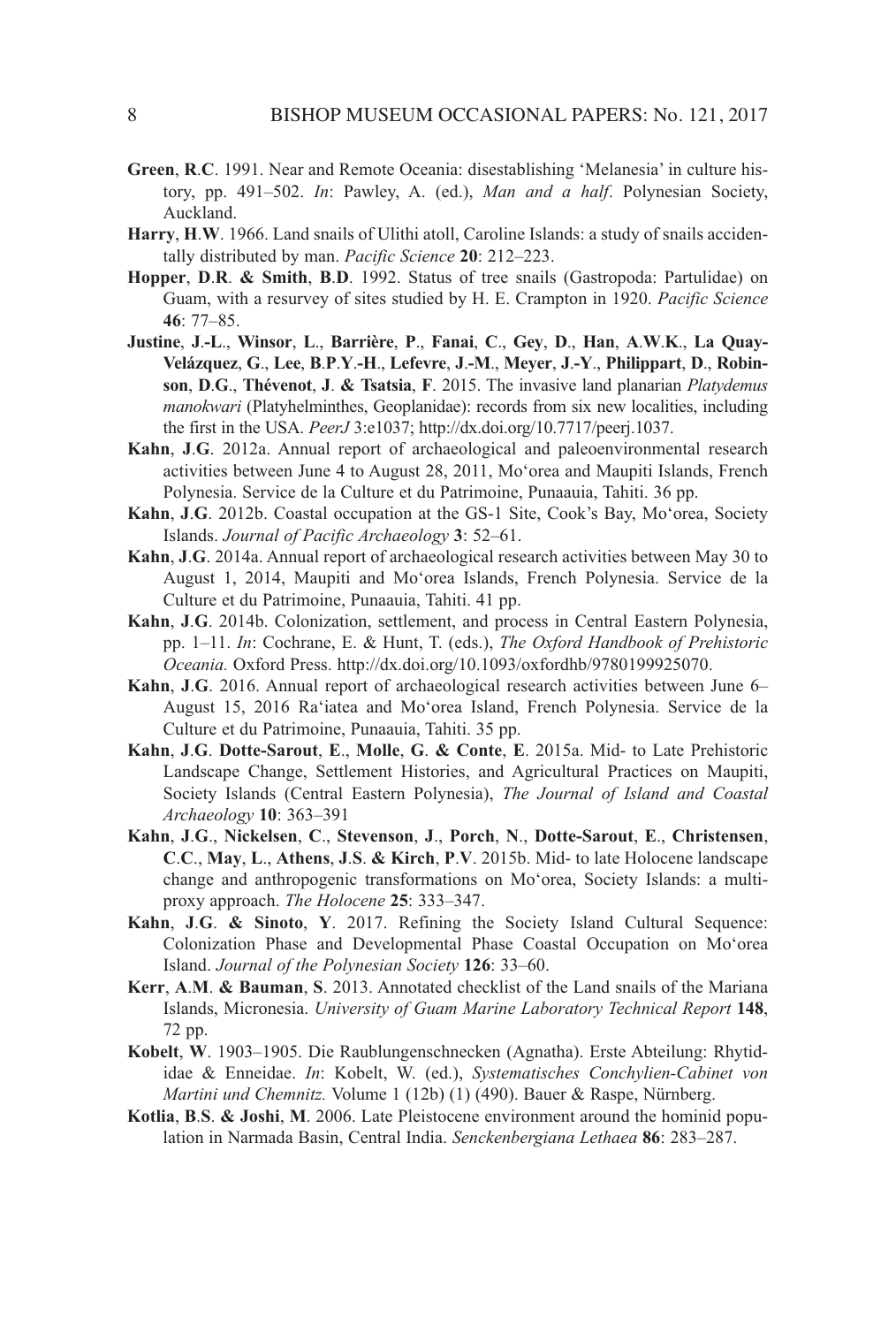- **Kotlia, B.S. & Joshi, M. 2008. Reconstruction of Late Pleistocene palaeocology of the** Upper Narmada valley (Central India) using fossil communities. *Palaeoworld* **17**: 153–159.
- **Krauss**, **N**.**L**.**H**. 1964. Investigations on biological control of Giant African Snail (*Achatina fulica*) and other land snails. *The Nautilus* **78**: 21–27.
- **Kurozumi**, **T**. 1994. land molluscs from the Northern Mariana Islands, Micronesia. *Natural History Research Special Issue* **1**: 113–119.
- **Lovenburg, V. 2009.** Terrestrial gastropod distributional factors: native and nonnative forests, elevation, and predation on Mo'orea, french Polynesia. UC Berkeley: UCB Moorea Class: Biology and Geomorphology of Tropical Islands. 20 pp. Available at: https://escholarship.org/uc/item/73t4j6xs (Accessed 10 January 2017)*.*
- **Mead**, **A**.**R**. 1961. *The Giant African Snail: a problem in economic malacology*. University of Chicago Press, Chicago. 257 pp.
- **Mead**, **A**.**R**. 1979. *Economic malacology with particular reference to* Achatina fulica*.* Pulmonates. Vol. 2B. Academic Press, London.  $x + 150$  pp.
- **Meyer**, **W**.**M**., **III & Cowie**, **R**.**H**. 2010. feeding preferences of two predatory snails introduced to hawaii and their conservation implications. *Malacologia* **53**: 135–144.
- **Meyer**, **W**.**M**., **III**, **Yeung**, **N**.**W**., **Slapcinsky**, **J**. **& Hayes**, **K**.**A**. 2017. two for one: inadvertent introduction of *Euglandina* species during failed bio-control efforts in hawaii. *Biological Invasions* **19**: 1399–1405.
- **Moellendorff**, **O**.**F**. **von**. 1900. the land shells of the Caroline Islands. *Journal of Malacology* **7**: 101–126
- **Muniappan**, **R**. 1990. Use of the planarian, *Platydemus manokwari*, and other natural enemies to control the giant African snail, pp. 179–183. *In*: Bay-Petersen, J. (ed.), *The use of natural enemies to control agricultural pests.* food and fertilizer Technology Center for the Asian and Pacific Region, Taipei.
- **Muniappan**, **R**., **Duhamel**, **G**., **Santiago**, **R**. **M**. **& Acay**, **D**.**R**. 1986. Giant African Snail control in Bugsuk Island, Philippines, by *Platydemus manokwari*. *Oléagineaux* **41**: 183–186.
- **Murray**, **J**. **& Clarke**, **B**. 1980. the genus *Partula* on Moorea: speciation in progress. *Proceedings of the Royal Society of London B: Biological Sciences* **211**: 83–117.
- **Murray**, **J**., **Clarke**, **B**., **Murray**, **E**., **Johnson**, **M**.**S**. **& Clarke**, **B**. 1988. the extinction of *Partula* on Moorea. *Pacific Science* **42**: 150–153.
- **Naggs**, **F**. 1989. *Gulella bicolor* (hutton) and its implications for the taxonomy of streptaxids. *Journal of Conchology* **33**: 165–168.
- **Ohbayashi**, **T**., **Okochi**, **I**., **Sato**, **H**., **Ono**, **T**. **& Chiba**, **S**. 2007. rapid decline of endemic snails in the Ogasawara Islands, Western Pacific. *Applied Entomology and Zoology* **42**: 479–485.
- **Orliac**, **M**. 1997. human occupation and environmental modifications in the Papeno'o Valley, tahiti, pp. 200–229. *In*: Kirch, P.V. & hunt, t.l. (eds.), *Historical ecology in the Pacific Islands: prehistoric environmental and landscape change*. Yale University Press, New haven, Connecticut.
- **Phung**, **C**.**-C**., **Yu**, **F**.**T**.**Y**. **& Liew**, **T**.**-S**. 2017. Checklist of land snails from west coast islands of Sabah, Borneo (Mollusca, Gastropoda). *ZooKeys* **673**: 49–104.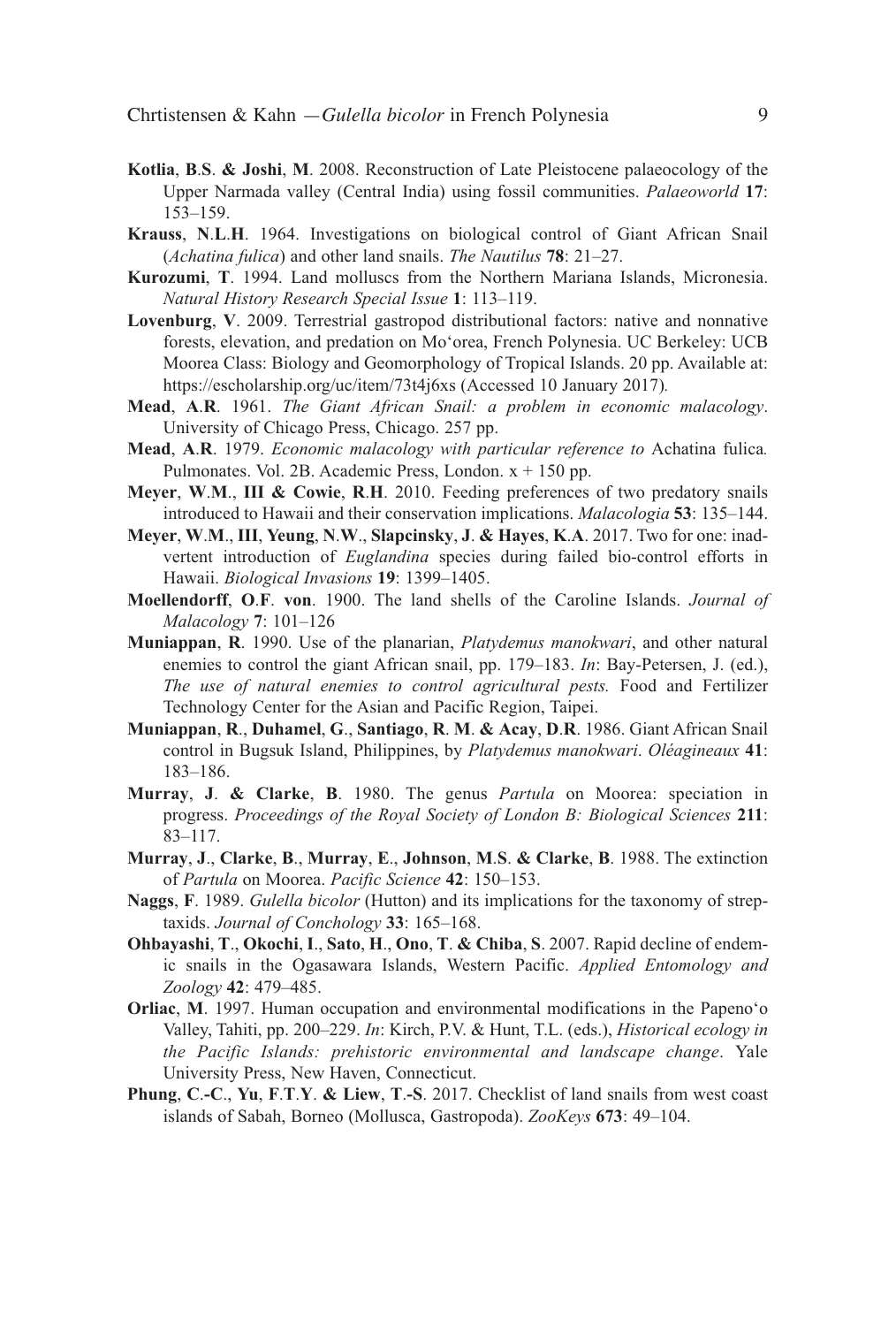- **Pilsbry**, **H**.**A**. 1946. *Land Mollusca of North America (north of Mexico).* Vol. II. Part 1. Academy of Natural Sciences, Philadelphia.  $vi + [ii] + 520$  pp., 1 pl.
- **Pilsbry**, **H**.**A**. **& Hirase**, **Y**. 1905. Catalogue of the land and fresh-water Mollusca of taiwan (formosa), with descriptions of new species. *Proceedings of the Academy of Natural Sciences of Philadelphia* **57**: 720–752.
- **Régnier**, **C**., **Bouchet**, **P**., **Hayes**, **K**.**A**., **Yeung**, **N**.**W**., **Christensen**, **C**.**C**., **Chung**, **D**.**J**.**D**., **Fontaine**, **B**. **& Cowie**, **R**.**H**. 2015. extinction in a hyperdiverse endemic hawaiian land snail family and implications for the underestimation of invertebrate extinction. *Conservation Biology* **29**: 1715–1723.
- **Rensch**, **I**. 1937. Systematische und tiergeographische Untersuchungen über die landschneckenfauna des Bismarck-Archipels. II. *Archiv für Naturgeschichte* (N.f.) **6**: 526–644.
- **Rowson**, **B**. **& Herbert**, **D**.**G**. 2016. the type species and circumscription of the speciesrich Afrotropical snail genus *Gulella* l. Pfeiffer 1856, based on anatomical and mtDNA data. *Archiv für Molluskenkunde* **145**: 69–84.
- **Rundell**, **R**.**J**. 2005. the land snails of Belau: Survey of the 16 states. Unpublished report. 21 pp. Available at: http://www.friendsoftobi.org/misc/documentarchive/rundelllandsnails2005.pdf (Accessed 20 January 2017).
- **Semper**, **C**. 1870–1894. *Reisen in Archipel der Philippinen*. Zweiter theil. Wissenschaftlichen Resultate. Dritter Band. Landmollusken. C.W. Kreidel, Wiesbaden. 327 pp. + 27 pls.
- **Schalie**, **H**. **van der**. 1969. Man meddles with nature—hawaiian style. *The Biologist* **51**: 136-146.
- **Smith**, **B**.**D**. 1993. Working list of the terrestrial gastropods of Palau, Caroline Islands. Working list no. 4. Marine laboratory, University of Guam, Mangilao, Guam. 5 pp.
- **Smith B. & Stanisic, J.** 1998. Pulmonata, pp. 565–1234. *In*: Beesley, P.L., Ross, G.J.B. & Wells, A. (eds.), *Mollusca: The southern synthesis.* fauna of Australia. Vol. 5, Part B. CSIRO Publishing, Melbourne.
- **Srivastava**, **P**.**D**. 1968. *Gulella* (*Indoennea*) *bicolor* (hutton), a predator of Giant African Snail *Achatina fulica* Bowdich. *Indian Journal of Entomology* **30**: 240–241.
- **Solem**, **A**. 1960. Non-marine Mollusca from the florida Islands, Solomon Islands. *Journal of the Malacological Society of Australia* **4**: 39–56.
- **Solem, A.** 1976. Endodontoid land snails from Pacific islands (Mollusca: Pulmonata: Sigmurethra). Part I. Family Endodontidae. Field Museum Press, Chicago.  $xii + 508$ pp.
- **Solem, A.** 1983. Endodontoid land snails from Pacific islands (Mollusca: Pulmonata: Sigmurethra). Part II. families Punctidae and Charopidae, zoogeography. field Museum Press, Chicago.  $ix + 336$  pp.
- **Solem, A.** 1989. Non-camaenid land snails of the Kimberley and Northern Territory, Australia I. Systematics, affinities, and ranges. *Invertebrate Taxonomy* **4**: 455–604.
- **Stanisic**, **J**. 1981. the carnivorous land snail *Gulella (Huttonella) bicolor* (hutton, 1834) in Australia (Pulmonata: Streptaxidae). *Journal of the Malacological Society of Australia* **5**: 84–86.
- **Stevenson**, **J**., **Benson**, **A**., **Athens**, **J**.**S**., **Kahn**, **J**.**G**. **& Kirch**, **P**.**V**. In Press. Polynesian colonization and landscape changes on Moʻorea, french Polynesia: the lake temae pollen record. *The Holocene*. Prepublished 30 June 2017, DOI: 10.1177/0959683617715690.